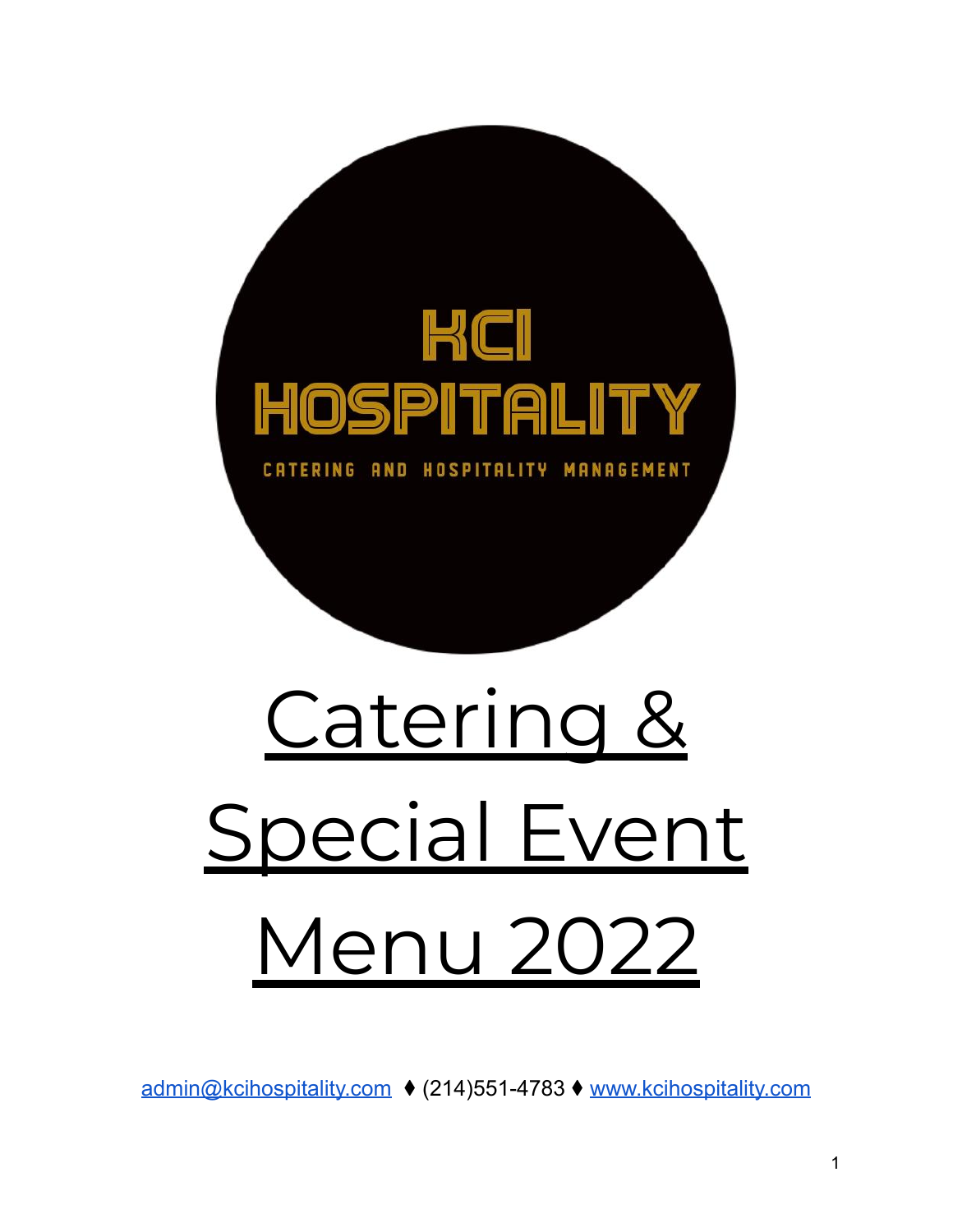# **Themed Per Person Packages**

(Packages Include Iced Tea or Lemonade and Filtered Water)

# **Italian**

(\$25.99 Per Person)

**Salad** Your Choice of Any One of Our Salads

#### **Entrees (Choose 2)**

Traditional Lasagna (Chicken or Shrimp) Fettuccine Alfredo Shrimp Scampi Traditional Italian Spaghetti and Meatballs

(Includes Complimentary Garlic Bread)

### **Barbeque**

(\$29.99 Per Person)

**Salad** Your Choice of Any One of Our Salads

**Entrees (Choose 2)** Smoked St. Louis Style Ribs Barbeque Smoked Chicken Smoked Sausage **(Add Whole Sliced U.S.D.A. Prime Brisket Avg. 8-10 Lbs.) (7 Days notice required for Brisket)**

#### **Sides (Choose 2)**

3 Cheese Mac and Cheese Sauteed Haricot Vert with Blistered Tomato and Red Onion Tangy Coleslaw BBQ Baked Beans

(Includes Complimentary Dinner Rolls)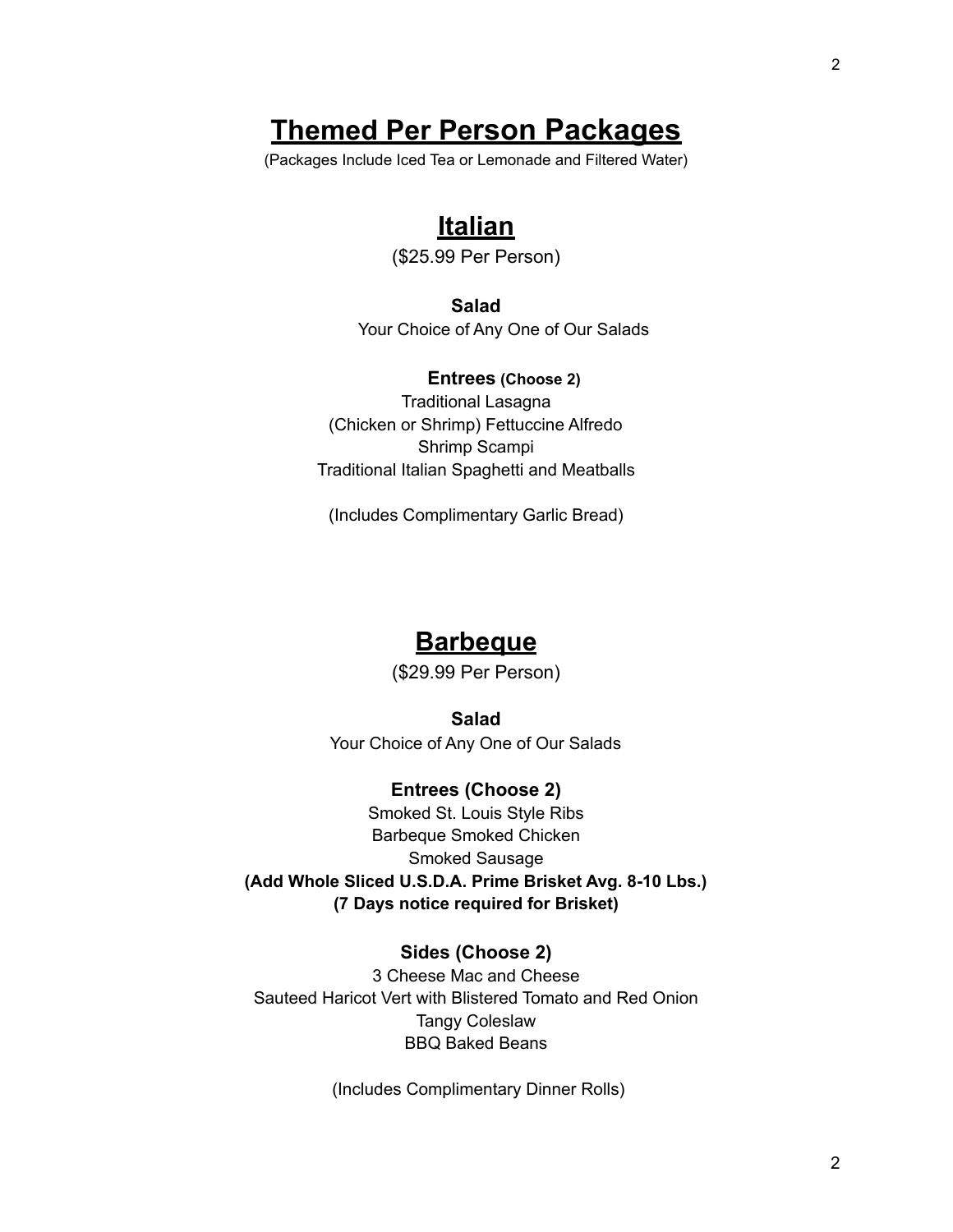### **Traditional American**

(\$32.99 Per Person)

#### **Salad**

Your Choice of Any One of Our Salads

#### **Entrees (Choose 2)**

Oven Roasted Chicken With Herbed Garlic Butter Grilled Atlantic Salmon Topped With Fresh Herbs Seared and Sliced NY Strip Steak

#### **Sides (Choose 2)**

Sauteed Zucchini and Summer Squash Garlic Whipped Potatoes 3 Cheese Mac and Cheese Roasted Honey Sriracha Brussel Sprouts Sauteed Haricot Vert With Blistered Cherry Tomatoes and Red Onion

(Includes Complimentary Dinner Rolls)

### **Steakhouse**

(\$54.99 Per Person)

**Salad** Your Choice of Any One of Our Salads

#### **Entrees (Guests Choose One)**

8 oz Filet Mignon 10 oz. Ribeye Grilled Atlantic Salmon Filet Topped With Shrimp Skewers and Garlic-Herb Butter

#### **Sides (Choose 2)**

Steamed Broccoli With Lemon Butter Au Gratin Potatoes 3 Cheese Mac and Cheese

**(Add A Grilled Shrimp Skewer To Any Steak for \$12)** (Includes Complimentary Dinner Rolls)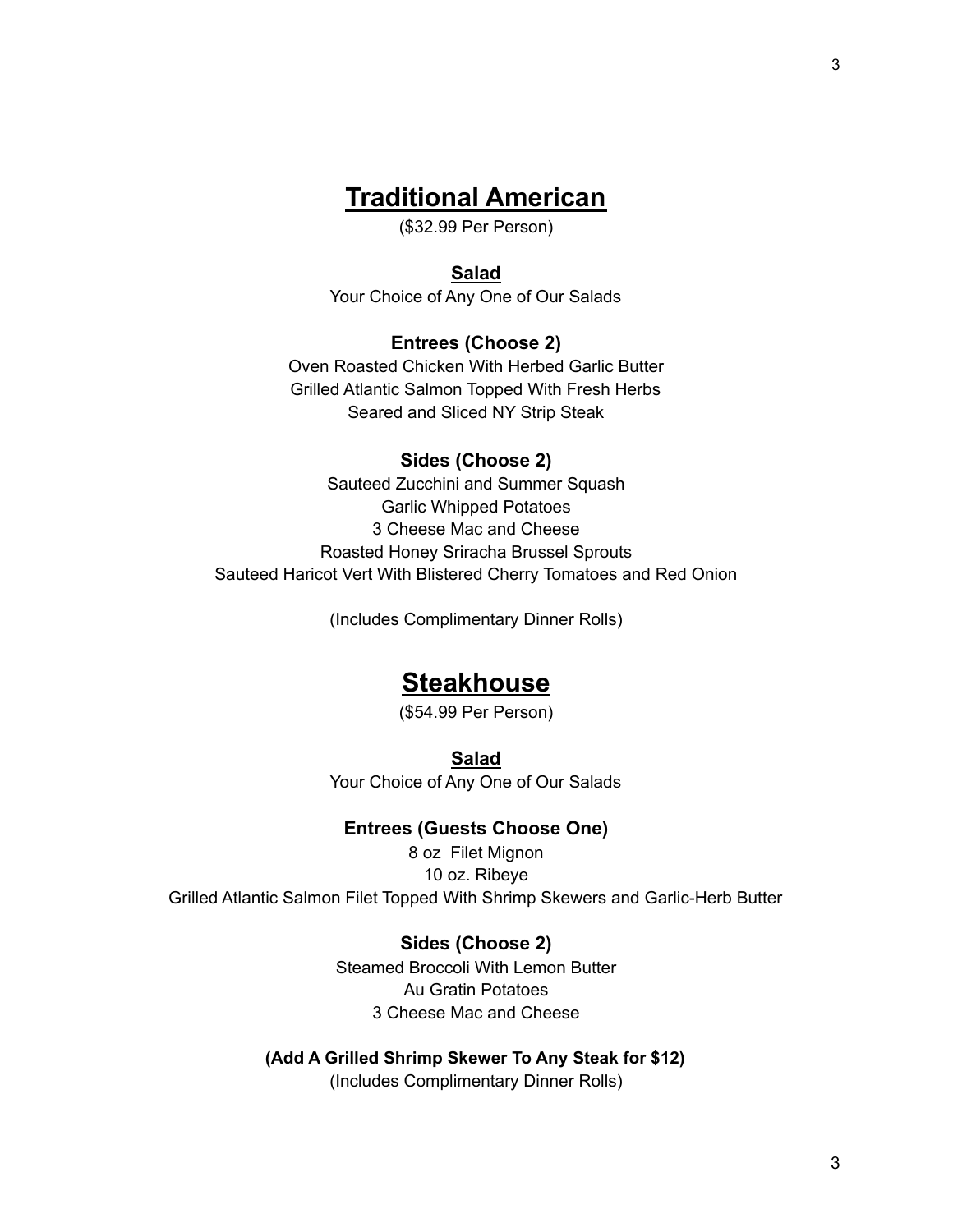# **Tex-Mex**

(\$26.99 Per Person)

#### **Salad**

Your Choice of Any One of Our Salads

#### **Entrees (Choose 2)**

Taco Bar Set-up With Choice of:

- Picadillo Ground Beef
- Green Chile Shredded Chicken
	- Beef Fajita
	- Chicken Fajita

Hand-Rolled Enchiladas (Beef or Chicken)

Pollo Adobado (Adobo-Marinated Roasted Chicken In A Tomato-Guajillo Sauce)

(Includes: Cilantro-Lime Rice, Refried Beans, and Tortillas) (Taco-Bar Set-up Includes: Lettuce, Tomato, Onion, Cilantro, Sour Cream, Salsa, and Shredded Cheese) (Taco Bar Entrees Count Individually As One Entree)

# **Brunch**

#### (\$20.99 Per Person)

#### **Entrees (Includes All Listed Below)**

Chicken and Waffles (Smoked or Fried) Our Famous Shrimp and Grits Roasted Breakfast Potatoes Scrambled Eggs Seasonal Fruit Platter

### **Choice of Protein**

Bacon Sausage Turkey Bacon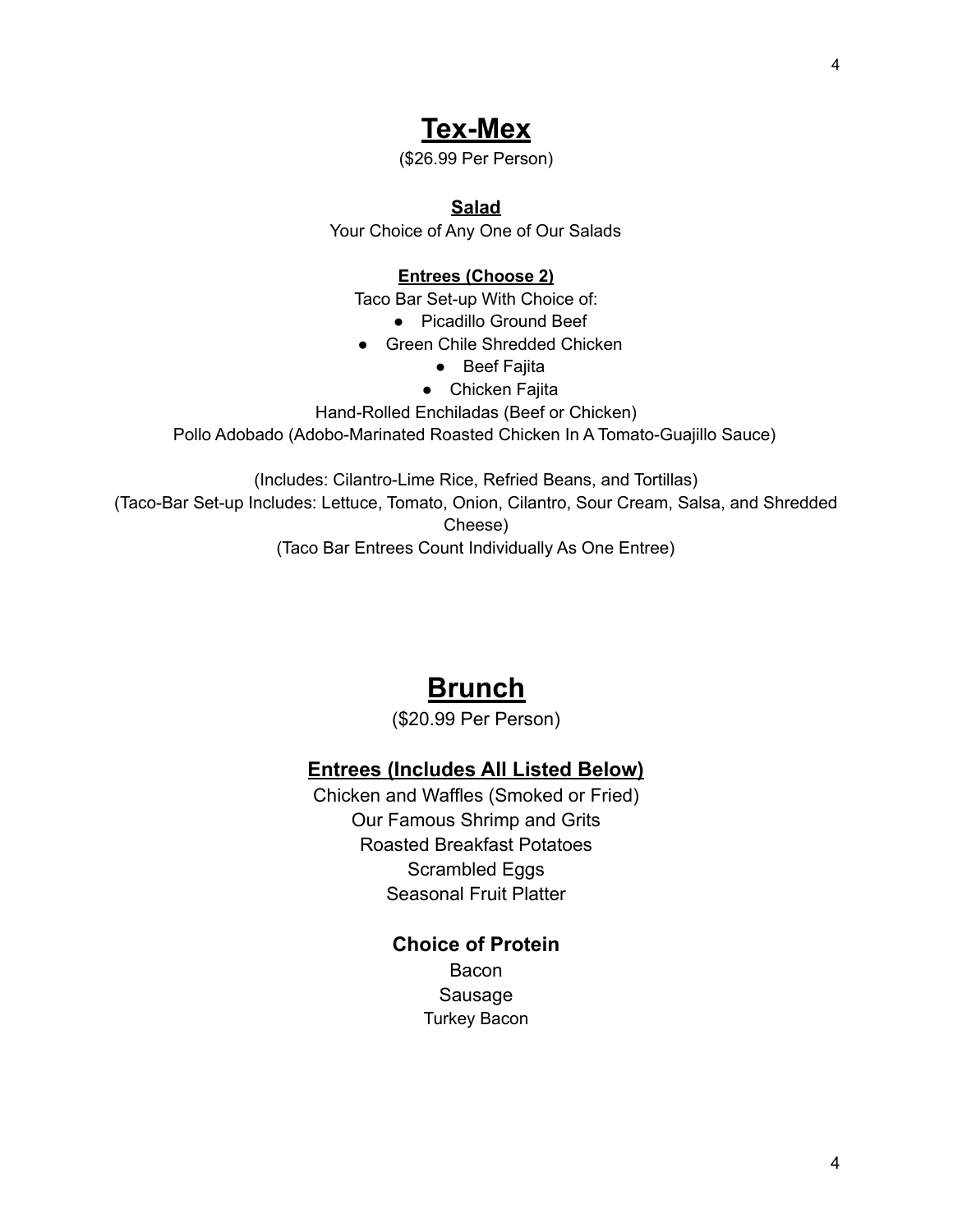5

### **Hors D'oeuvre Package**

(\$14.99 Per Person)

#### **Choose 3**

Shrimp Cocktail Bourbon-Glazed Porkbelly Charcuterie Skewers Strawberry, Goat Cheese Crostini Fresh Bruschetta Brie, Fig and Prosciutto Crostini Meatball Marinara Caprese Skewers Shrimp Ceviche

### **The Fine Print**

- All Prices are for Buffet Style Service, Slight Upcharge for Plated Meals
- Tastings are offered at \$75 per person, half of that amount goes towards the deposit should you choose to book with us.
	- 20% Service, Delivery, and Setup Charge Will be added to All Orders.
- 25% of the Estimated Total is Due as a Down Payment to Reserve your Date.
	- Must Meet a \$1,500 Food and Beverage Minimum

[www.kcihospitality.com](http://www.kcihospitality.com)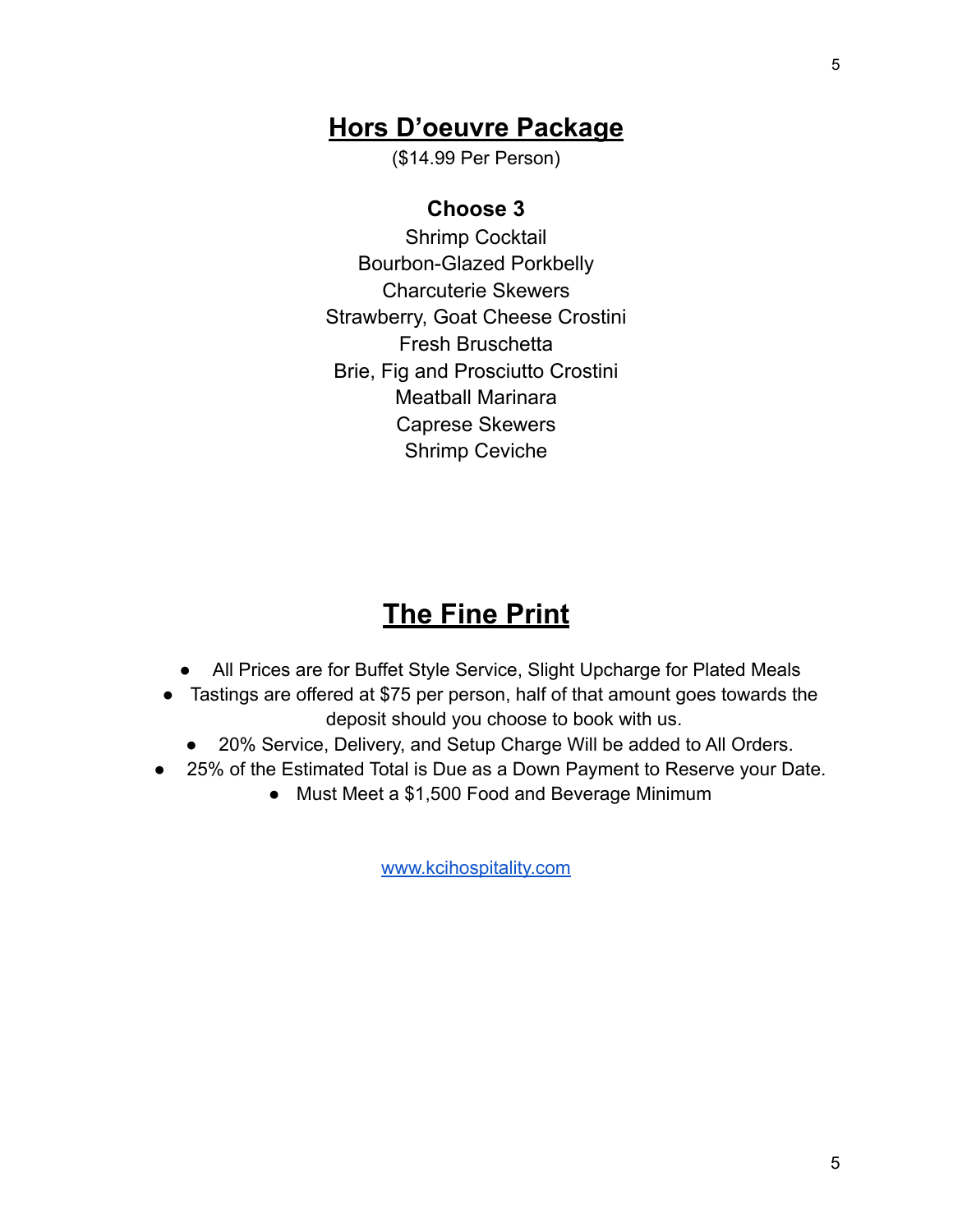# **Starter Salads**

# **Spinach Strawberry and Goat Cheese Salad**

Fresh Baby Spinach, Sliced Strawberry, and Red Onions Tossed In A Light Raspberry Walnut Vinaigrette and Garnished With Glazed Walnuts and Goat Cheese Crumbles (\*Most Popular)

# **Southwest Caesar Salad**

Crisp Romaine Tossed With Corn, Black Beans, and Diced Tomatoes Drizzled in a Caesar Dressing and Finished with Tortilla Strips and Monterey-Jack Cheese

# **Garden Salad**

Mixed Greens tossed in a Buttermilk Ranch and topped with Carrots, Tomatoes, Cucumber and Radish Served with Garlic-Herb Croutons and Shredded Cheese

# **Traditional Caesar Salad**

Crisp Romaine Tossed in a Traditional Caesar Dressing and Finished With Garlic-Herb Croutons and Fresh Shaved Parmesan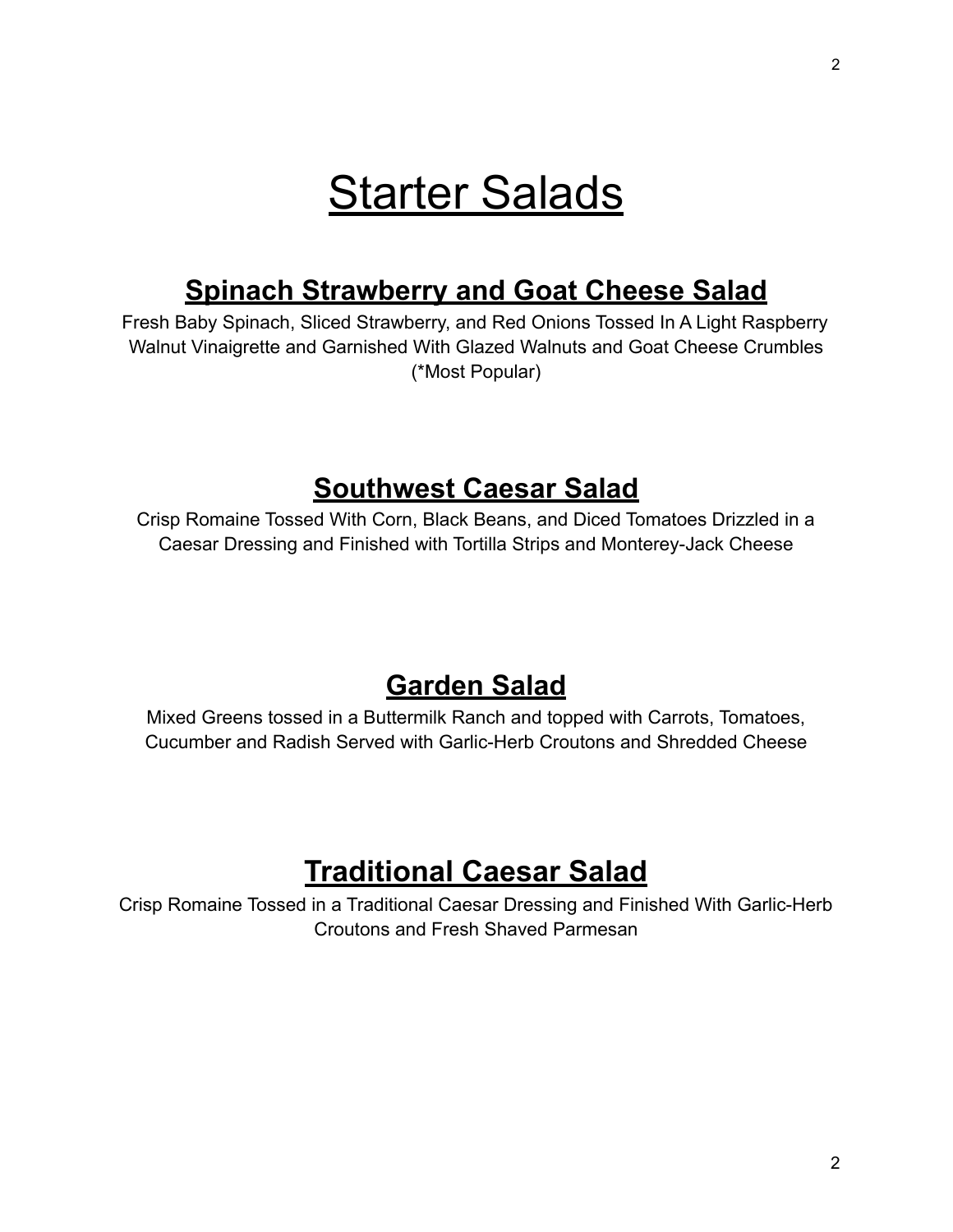

(30 Piece Minimum)

# **Shrimp Ceviche**

Traditional Ceviche With Marinated Shrimp and Served in a Crispy Tostada Shell. Light, Delicious, and Tropical Favorite

# **Chopped Beef Street Tacos**

Slow Smoked Chopped Beef on a Flour Tortilla Garnished with Cilantro and Onions and Finished with a Fresh Salsa Verde

# **Meatball Marinara**

Roasted Meatballs with homemade marinara and topped with grated parmesan and fresh herb.

# **Brie, Fig & Prosciutto Crostini**

A Buttery Crostini topped with a Fig Jam, Sliced Brie, and Shaved Prosciutto

# **Jumbo Shrimp Cocktail**

Traditional Shrimp Cocktail with Fresh Steamed and Chilled Shrimp. Garnished with Cocktail Sauce and a Squeeze of Lemon.

# **Bourbon-Glazed Pork Belly Bites**

Savory Pork Belly Bites tossed in a house-made bourbon glaze.

# **Charcuterie Skewers**

Artisan Pepperoni, Salami, Mozzarella, and Cheddar Cheese. Served on a Skewer and Capped with a Green Olive

# **Fresh Bruschetta**

Thin Sliced and Toasted Baguette Topped with Finely Diced Tomato, Onion, and Basil and Finished with a Balsamic Reduction. (Vegan)

# **Strawberry & Goat Cheese Crostini**

Buttery Crostini Topped With Herbed Goat Cheese, Sliced Strawberry and Drizzled With a Balsamic Reduction and Garnished With Fresh Torn Basil (Vegetarian)

# **Caprese Skewers**

Fresh Mozzarella, Basil, and Cherry Tomatoes Layered On A Skewer and Drizzled with A Balsamic Reduction (Vegetarian)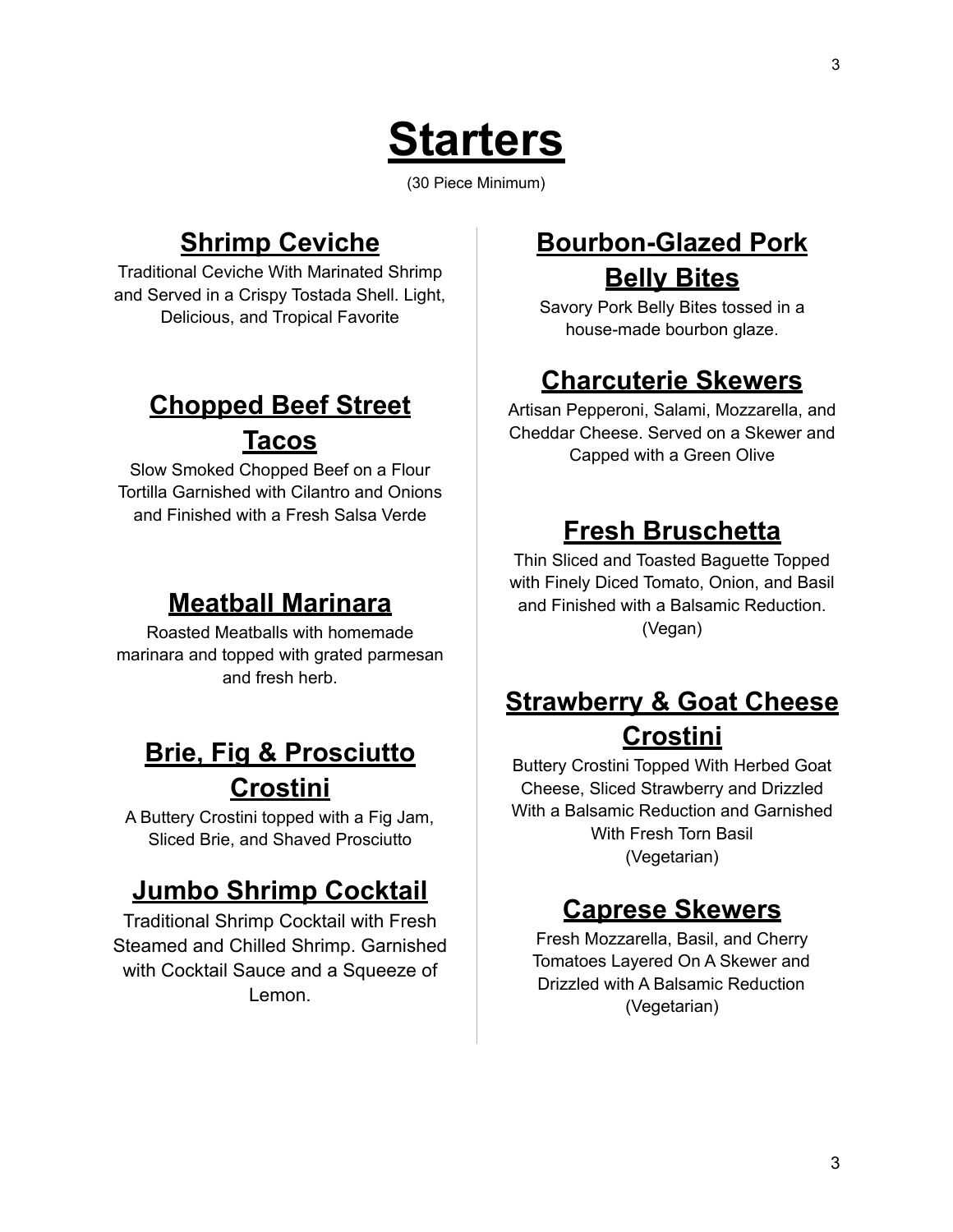# **Ala Carte Entrees**

### **Traditional**

#### **Herb-Roasted Chicken**

(8) (White or Dark) Chicken Roasted to Perfection and Topped with herbed Garlic Butter.

#### **Atlantic Salmon**

(8) Filets of Sushi Grade Atlantic Salmon Grilled to Perfection and Garnished with a Lemon Wheel (Also Available Cajun Style)

#### **Cabernet Braised Short Ribs**

(12) Beef Short Ribs Seared and Slow Roasted and Served with a Red Wine Reduction

#### **Traditional Herb Roasted Prime Rib Roast**

Prime Rib Roasted to perfection Served Med. Rare with Au Jus and Creamy Horseradish (Avg. 10 lb)

#### **Oven Roasted Beef Tenderloin Roast**

Tender Filet Mignon Roast, Salt and Pepper Crusted, Oven Roasted and Sliced into Medallions. Served Med. Rare with Garlic Herb Butter (Avg 5 lbs)

# **Pasta Dishes**

#### **Cajun Seafood Pasta**

Fettuccine Pasta Tossed in Our Signature Alfredo Sauce with Cajun Sausage, Blackened Shrimp, and Grilled Salmon.

#### **Traditional Lasagna**

Housemade Meat Sauce Layered with Ricotta, Fresh Herbs, and Mozzarella Cheese

#### **Fettuccine Alfredo**

Grilled Chicken or Steak over Fettuccine Noodles Tossed in Our Signature Alfredo Sauce and Garnished with Parmesan and Italian Spices

#### **Homemade Meatball Marinara and Angel Hair**

Hand Rolled Meatballs in a Scratch-Made Marinara Sauce Served over Angel Hair Pasta

#### **Tuscan Rigatoni**

Rigatoni Noodles Mixed in a Cashew Cream Sauce with Sun-Dried Tomatoes, Spinach, Minced Garlic and Garnished with Fresh Chopped Basil (Vegan Friendly)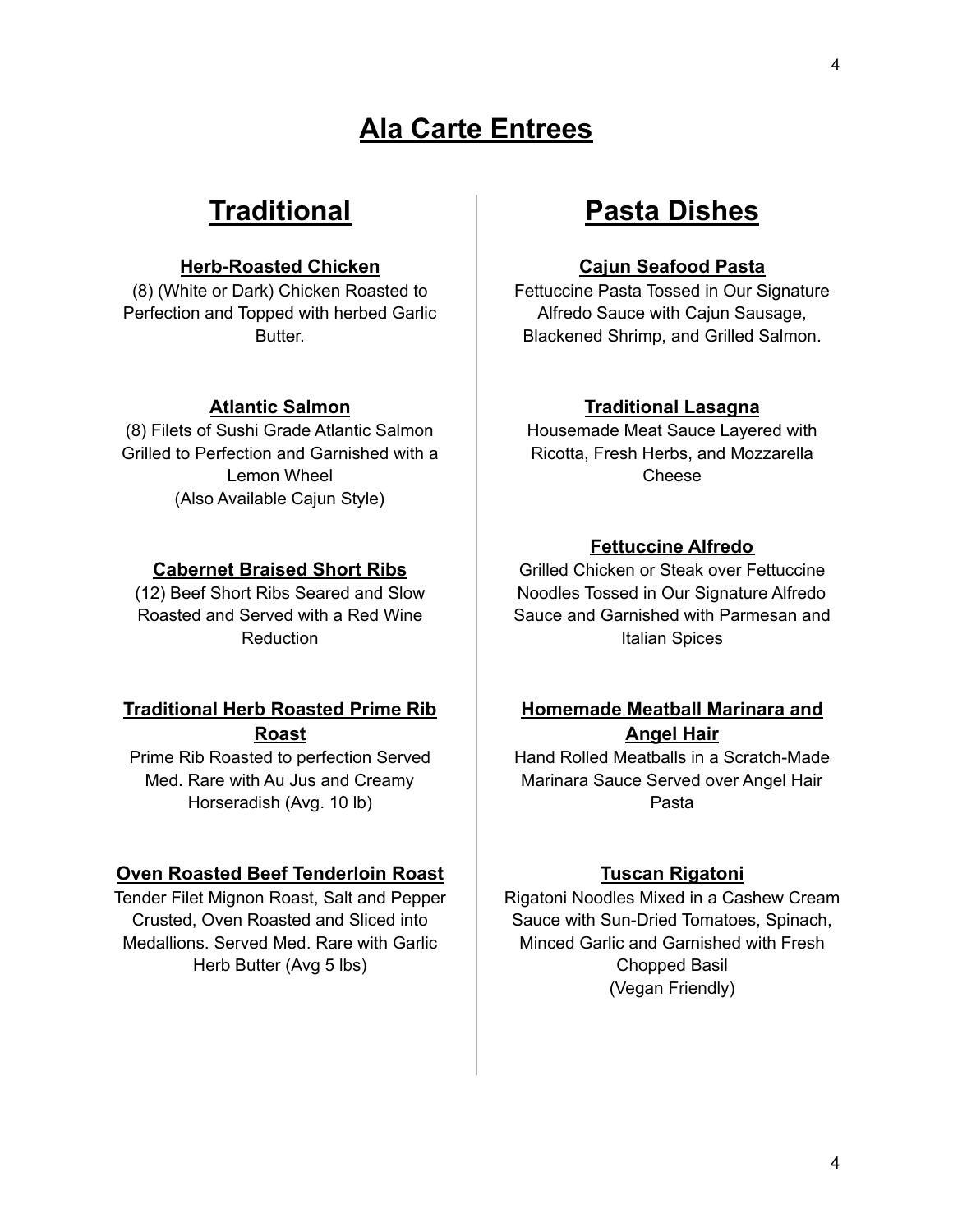# **Ala Carte Entrees**

### **Barbeque**

(Served with BBQ Sauce, Pickles, and Onions)

#### **Smoked Chicken**

(12) Dark Meat Chicken Brined for 24 Hours and Smoked to Perfection.

#### **Smoked St. Louis Style Ribs**

(3) Full Racks of St. Louis Style Ribs Made with Our Signature BBQ Rub

#### **Smoked Whole Wings**

(25) Brined Whole Wings made with Our Signature Spice Rub and Smoked Over Fruit Wood

#### **Smoked Sausage**

3 lbs of Sliced Smoked Sausage

#### **BBQ Pulled Pork**

Pork Shoulder, Slow Smoked Texas-Style (Avg 8-10 lbs)

#### **Smoked Brisket**

U.S.D.A. Prime Smoked Brisket (14 Hours over Pecan Wood) (Avg 8-10 lbs) (7 Days notice for Brisket)



#### **Shrimp and Grits**

Cheddar Grits, Topped with Cajun Shrimp, Chopped Bacon, and Green Onion

#### **Chicken and Waffles**

(Smoked or Fried) Whole Chicken Wings Served With Belgian Waffle Triangles and Maple Syrup

#### **Famous Fluffy French Toast Platter**

A Platter of Light and Fluffy French Toast Dusted with Powdered Sugar Garnished with Fresh Berries and Maple Syrup

#### **Classic Quiche Lorraine**

(2) Classic Quiche in a Buttery Crust

**Seasonal Fruit Platter**

Assorted Seasonal Fruits

#### **Bacon and Sausage**

Bacon Slices and Sausage (Links or Patties)

#### **Oven Roasted Breakfast Potatoes**

Diced Potatoes and Onions, Oven Roasted with Fresh Herb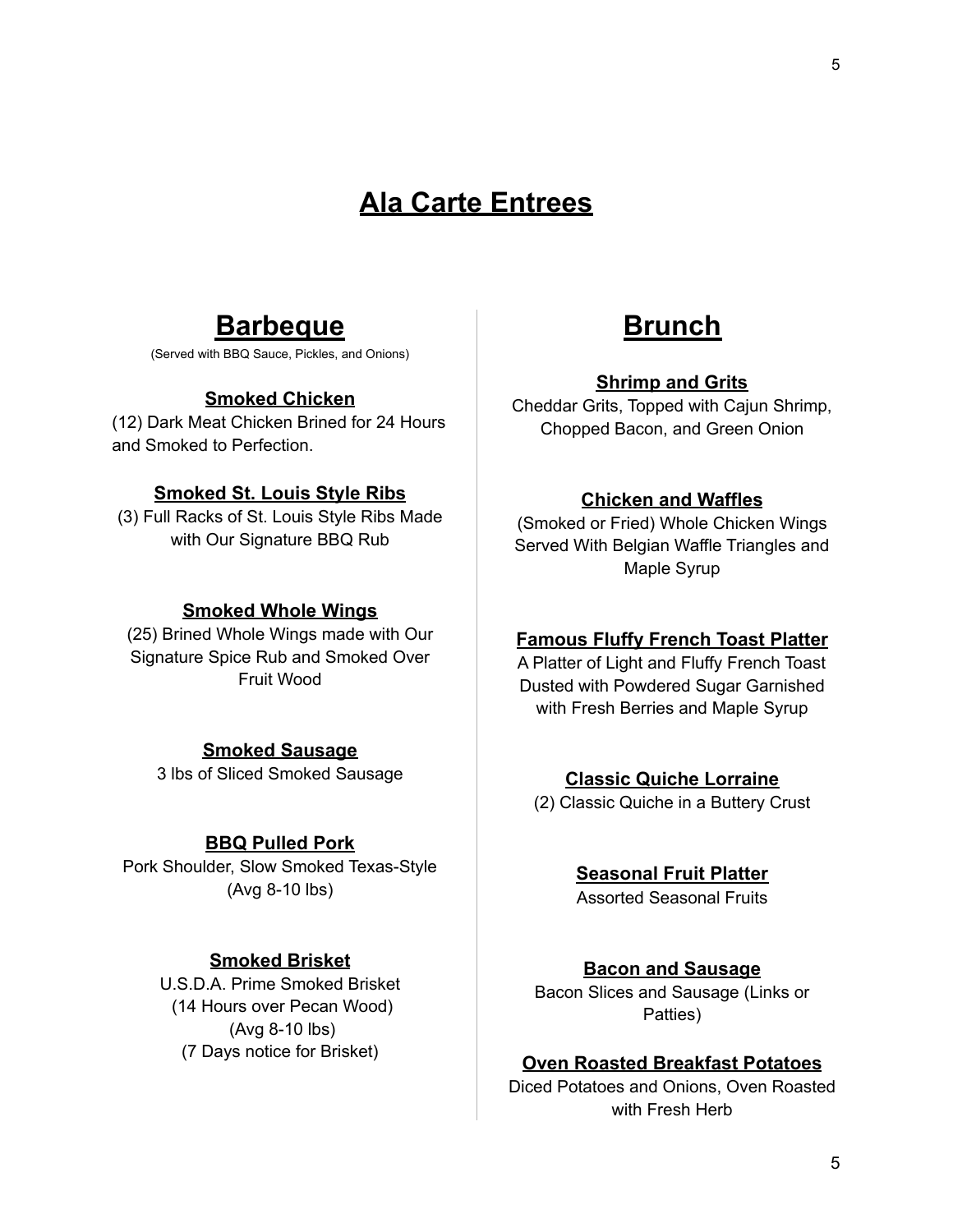# **AlaCarte Sides**

**Garlic Whipped Potatoes**

**Sauteed Zucchini and Summer Squash**

**3 Cheese Mac and Cheese**

**Sauteed Haricot Vert With Cherry Tomato and Red**

**Onions**

**Roasted Honey Sriracha Brussel Sprouts**

**Homemade Potato Salad**

**Barbeque Baked Beans**

**Steamed Broccoli With Lemon Butter**

**Tangy Coleslaw**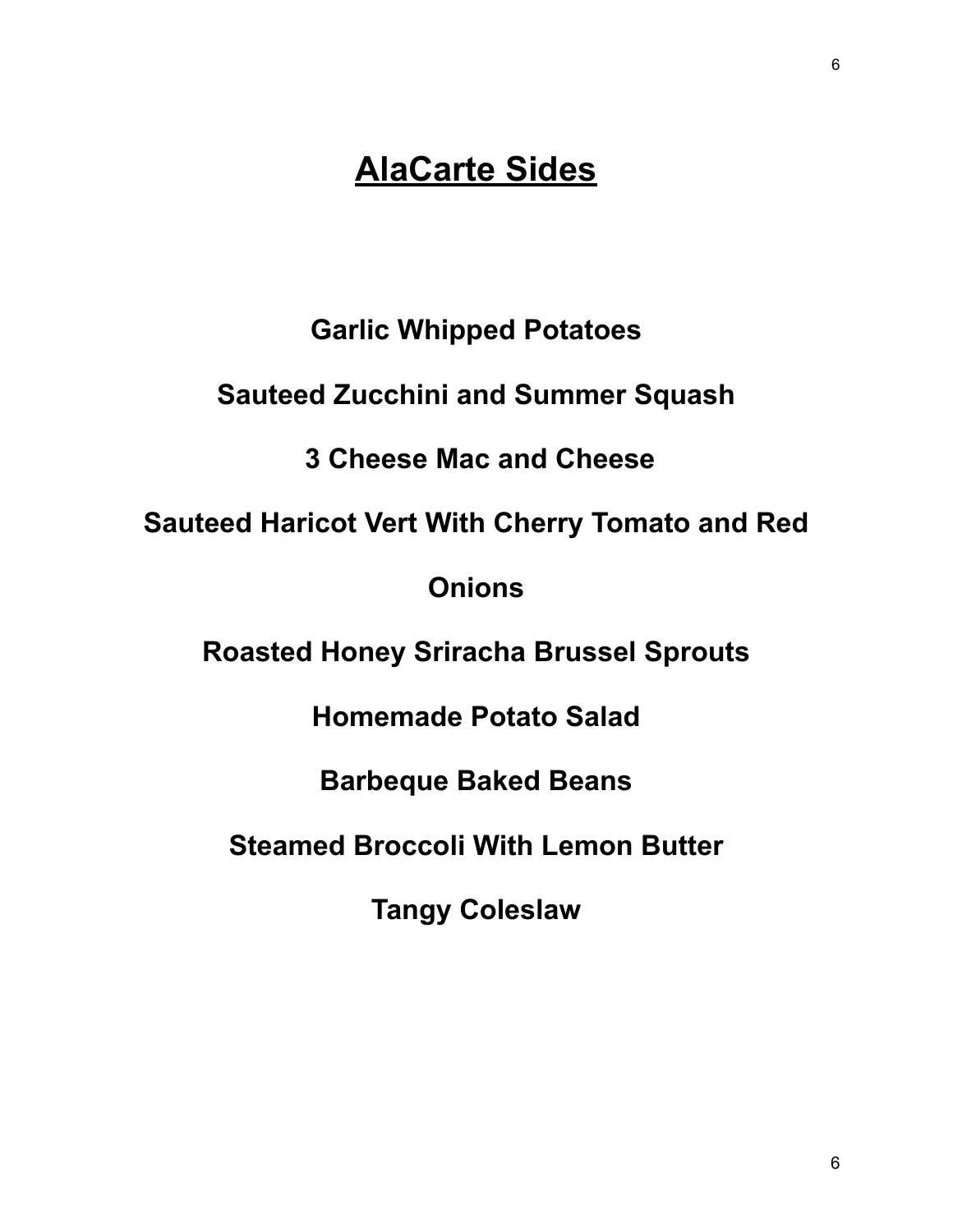# **Desserts**

(7 days notice required for Dessert Orders)

### **Cakes**

Chocolate Ganache, Red Velvet, Grand Marnier Berry, Lemon-Raspberry

# **Cupcakes**

Chocolate, Vanilla, Red Velvet

# **French Macarons**

Birthday Cake, Salted Caramel, Pistachio, Vanilla

### **Cheese Cakes**

Classic, Chocolate, Key Lime

# **Cookies**

Chocolate Crackle, Oatmeal Raisin, Chocolate Chip, Sugar

# **Cake Balls**

Italian Creme, Chocolate, Red Velvet, Vanilla, Birthday Cake, Strawberry

### **Petite Fours**

Strawberry, Lemon, Chocolate, Vanilla

### **Tarts**

Bourbon-Pecan, Key Lime, S'mores, Apple Crumble

### **Molten Cakes**

Red Velvet, Chocolate, Caramel, Lemon

# **Others**

Peach-Blackberry Cobbler Chocolate Chunk Blondies Fudge Brownies Chocolate Chip Bread Pudding